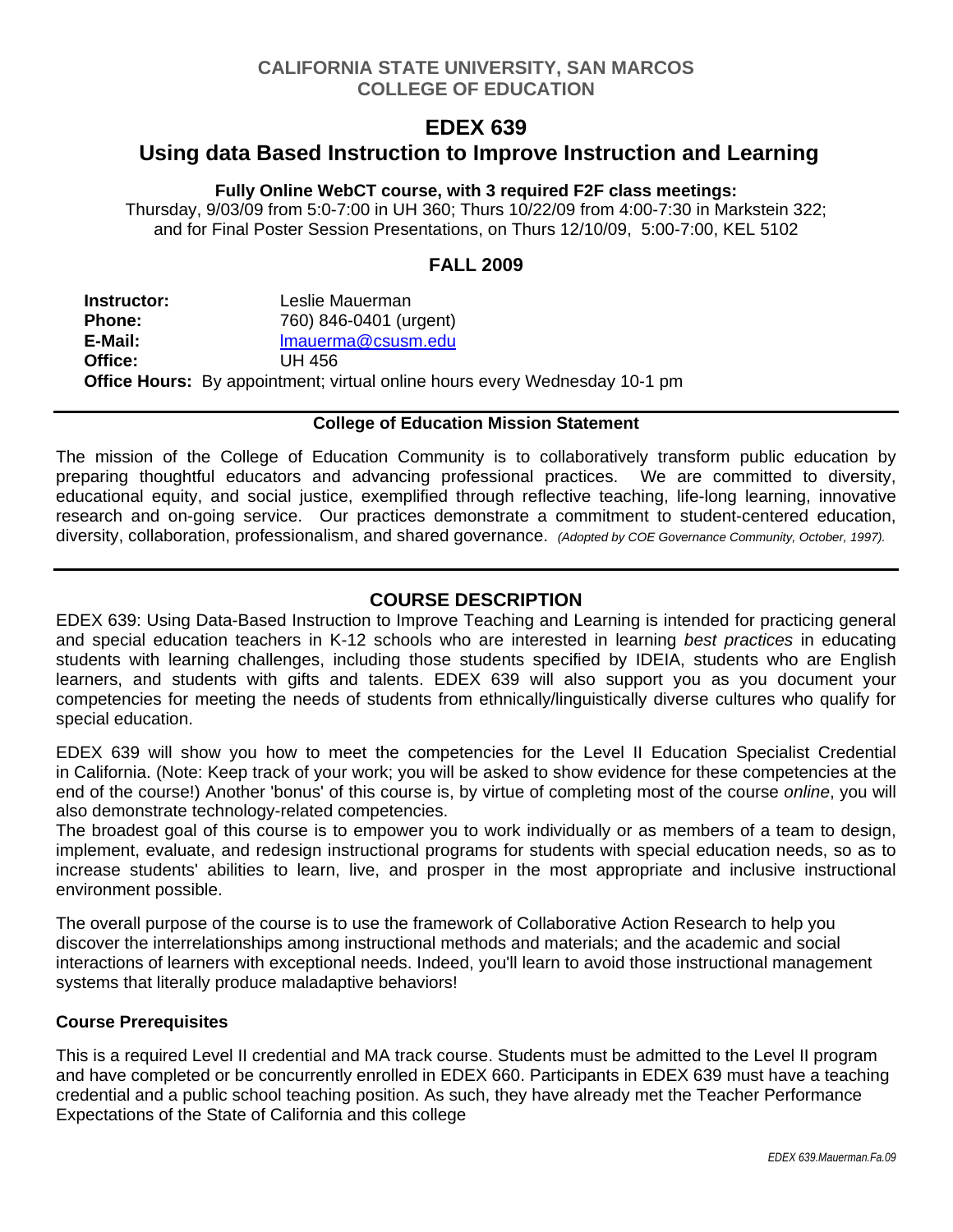### **Course Objectives**

Candidates will:

- 1. List and explain effective instructional organization and delivery strategies.
- 2. Relate research-based literature to effective instructional organization and delivery strategies.
- 3. Diagnose and assess student learning prior to instruction to a) understand the nature of students' special education needs, and b) determine appropriate level of difficulty.
- 4. Design effective instructional organization and delivery strategies to improve student learning.
- 5. Design a measurement system to:
	- a) assess a targeted student's learning during instruction,
	- b) monitor student progress,
	- c) make data-based decisions,
	- d) alter instructional strategies as needed, and
	- e) summarize results using a professional reporting system.

#### **Unique Course Requirements**

EDEX 639 requires students to complete an online Human Subject Protection and Education for Research tutorial course as part of the first modules. This will result in a certificate for the 639 candidate to observe, collect data and adjust the student environment and instruction with the intention of improving student learning.

The online analog of class attendance is comprised of composing and submitting essays to address questions in the course assignment drop box system to the instructors on a weekly basis; Substantive class discussion on topics as shown by postings to the Discussion Board; Completion of Modules according to the Course Schedule; and visits to the lectures provided within the course.

M. Ed. and Level II Education Specialist candidates are expected to prepare essay responses that show integration of course lectures, relevant aspects of course texts, and selected (by the candidate) relevant research articles from professional journals.

The emphasis in EDEX 639 is on outcomes. Instructors rely on a mastery teaching and learning process, and are available to coach/teach explicitly how to write at the graduate level. Candidates may revise and resubmit their written work within given time limits, based on corrective critiques from the instructors. Not all assignments will receive critiques

### **Required Texts**

-Selected sections of Lovitt (2007) will be assigned, along with abstracts of research related to a variety of effective teaching practices. These have been provided for you inside the WebCT course by your instructor.

-Abstracts by Ann Nevin, Jacque Thousand, Leslie Mauerman and Toni Hood are available within the course**.** 

As professional educators, there is an expectation that course participants will continue to select and compile other sources (favorite web sites, CDs, videos, curriculum materials, and textbooks) to enhance their growth in areas of personal interest to them. This is a pivotal portion of the course; amassing viable resources needs to be considered in planning for course expenses.

The following texts have been selected because of the wide range of examples of applying researched best practices to various academic subjects (Lovitt), as well as a wide range of examples of action research in schools and communities (Sagor). They are seminal works, which bear the burden of time well.

- 1. Lovitt, Thomas (2007). *Promoting School Success.* Austin, TX: PRO-ED.
- 2. Sagor, Richard (2000). *Guiding school improvement with action research.* Alexandria, VA: Association for Supervision and Curriculum Development. Alexandria, VA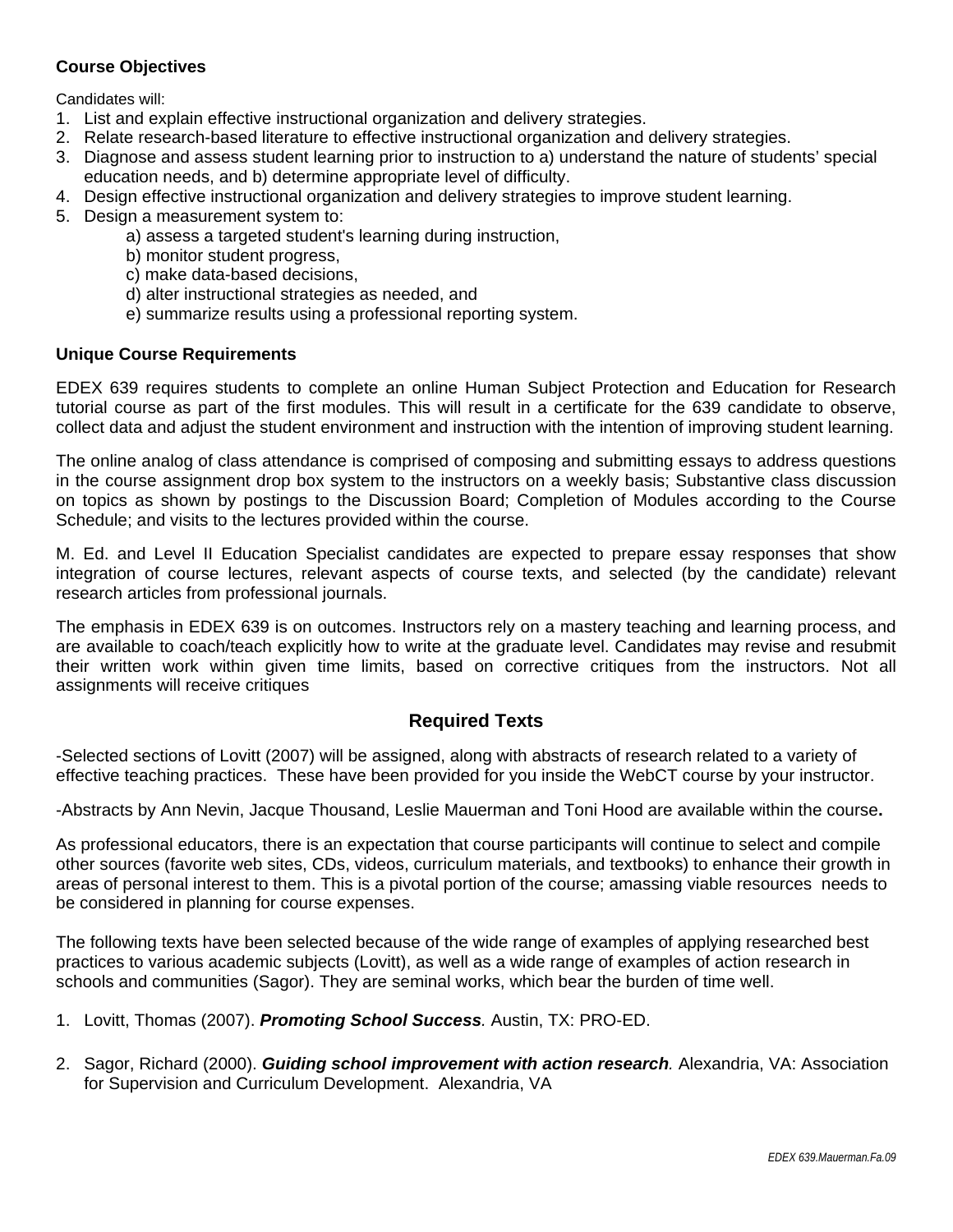3. Lovitt's *Appendix A* – This is *only* available as a link within our 639 WebCT course. It is NOT available in the bookstore. Please print a copy of this reference, as you will need to refer to it frequently during the course. Enlarge the text view to 125% for the best view. All other lecture readings have been prepared and are presented in all modules of the course.

#### **Authorization to Teach English Learners**

This credential program has been specifically designed to prepare teachers for the diversity of languages often encountered in California public school classrooms. The authorization to teach English learners is met through the infusion of content and experiences within the credential program, as well as additional coursework. Students successfully completing this program receive a credential with authorization to teach English learners. *(Approved by CCTC in SB 2042 Program Standards, August 02)* 

### **STUDENT LEARNING OUTCOMES**

#### **Teacher Performance Expectation (TPE) Competencies-General Education**

The course objectives, assignments, and assessments have been aligned with the CTC standards for Educational Specialist Credential. This course is designed to help teachers seeking a California teaching credential to develop the skills, knowledge, and attitudes necessary to assist schools and district in implementing effective programs for all students. The successful candidate will be able to merge theory and practice in order to realize a comprehensive and extensive educational program for all students. You will be required to formally address the Level II Standards as you progress through the Level II Program

#### **General Education California Teacher Performance Assessment (CalTPA)**

Beginning July 1, 2008, all California credential candidates must successfully complete a state-approved system of teacher performance assessment (TPA), to be embedded in the credential program of preparation. At CSUSM this assessment system is called the CalTPA or the TPA for short.

website provided at the website provided: http://www.csusm.edu/coe/CalTPA/ProgramMaterialsTPA.html To assist your successful completion of the TPA a series of informational seminars are offered over the course of the program. TPA related questions and logistical concerns are to be addressed during the seminars. Your attendance to TPA seminars will greatly contribute to your success on the assessment. Additionally, COE classes use common pedagogical language, lesson plans (lesson designs), and unit plans (unit designs) in order to support and ensure your success on the TPA and more importantly in your credential program. The CalTPA Candidate Handbook, TPA seminar schedule, and other TPA support materials can be found on the COE

### **Level II Education Specialist Standards for Advanced Special Education Credential**

EDEX 639 is a required course in the Level II Mild/Moderate Education Specialist Credential Program. In this course, participants must demonstrate competency in Level II Standards #13 and 19. To meet these standards, the Candidate will:

#### **Standard 13: Data-Based Decision Making (Case Study Analyses and Project Homepage)**

- $\circ$  use assessment analysis to address students' developmental, academic, transitional, behavioral, social, communication, vocational, and/or community life skill needs
- $\degree$  use on-going assessment to monitor student learning and progress
- o use assessment data to:
	- -develop IEP goals, objectives appropriate to student needs, -develop adaptations and instructional plans in content curriculum
	- -systematically adjust programs and instruction to promote
	- -maximum learning and generalization
- $\circ$  use strategies/tools to self-evaluate teaching/learning + on-going assessment

#### **Standard 19 Mild/Moderate: Curriculum and Instruction**

- $\circ$  develop IEP goals, objectives, adaptations, and instructional plans in math, language, arts, literacy, science/health, and social science that are responsive to needs of students with mild-moderate disabilities in various education settings
- $\circ$  develop, select, implement, and evaluate a variety of pedagogical approaches in teaching mathematics, language arts, literacy, science/health and social science across educational environments and activities
- $\circ$  develop, adapt, and modify unit and lesson plans to provide students equitable access to the core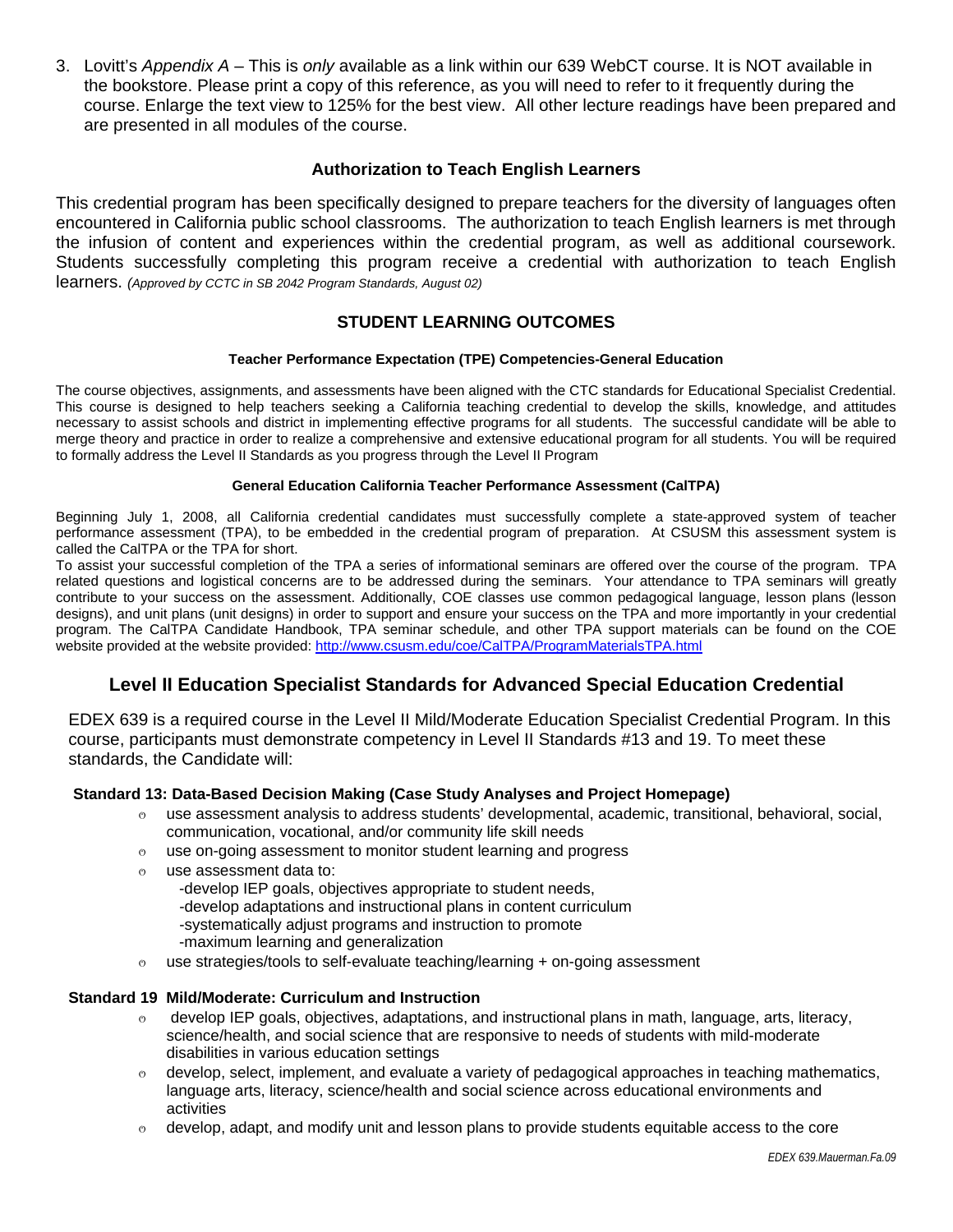curriculum

- $\circ$  demonstrate ways to modify, enhance, and adapt instruction + curricular content
- $\circ$  use supportive technology for curriculum enhancement, adaptation, and accessibility
- $\circ$  facilitate integration in community settings for students with mild/moderate learning needs.

Note: Given the applied *individualized* nature of the Collaborative Action Research process that results in a Data Based Instruction Project, the candidate may show additional competencies from other standards. It is the responsibility of the Candidate to identify those and obtain validation (e.g., through Portfolio verification from the course instructor). For example, the DBI Project may focus on transition planning for a student with complex behavioral and emotional needs. *In this case, the candidate will be demonstrating additional competencies for Standards 14 and 16. Standards 15 and 20 are also commonly identifiable and valid as competency artifacts.* 

#### **College of Education Attendance Policy**

 should contact the instructor as soon as possible. *(Adopted by the COE Governance Community, December, 1997).* Due to the dynamic and interactive nature of courses in the College of Education, all students are expected to attend all classes and participate actively. At a minimum, students must attend more than 80% of class time, or s/he may not receive a passing grade for the course at the discretion of the instructor. Individual instructors may adopt more stringent attendance requirements. Should the student have extenuating circumstances, s/he

The COE attendance policy states that "students are expected to attend all classes and participate actively". As you set your schedule for time you will devote to your online class, it is advisable to choose one consistent time to "attend" class. This course is **asynchronous.** You are learning on your own time, yet have obligations to the course timeline and to other students within the class. Please see the breakdown of time online expectations. Your participation score is derived from online time log, which is recorded every time you log into class. A full 10 points are connected to the online time to ensure adequate online navigation and participation.

"Please call or email the instructor when you are unable to attend class or when you will be late"—*for this online class, this may apply to your small group meetings with colleagues.* It is the policy of the CSUSM College of Education that any student who does not sign into the course for 80% or more of class time may not receive a passing grade for a course. All online time is recorded, including articles and assignments read, conversations on discussion board and chat room, plus course mail and assignment submission time.

**EDEX 639 is a 3-credit, graded, fully online course. It is a graduate class offered by the College of Education at CSUSM. It carries the same responsibilities for graduate level work as any campus-based class. Candidates for the M.A. in Ed. and Level II Education Specialist credential are expected to attend class at least 3 hours per week. The time commitment for preparation at the graduate school level is typically calculated at @ 2-3 hours of study time for each hour of credit each week. That translates to about 6-9 hours of preparation time for a 3-credit-hour course. In other words, this course will require a**  *minimum* **of 135 hours. Please do not neglect this and be disappointed with your final grade as a result.** 

For EDEX 639 online, keep in mind that all online activity is automatically logged and recorded. This is absolute data, which will result in a score based upon specific activity in the course. Leaving your computer logged on to 639 overnight will record in the course (and be flagged) as inactive, non-participatory hours. The following guidelines will apply:

If attendance is between 80-100% of required online time, then the participant can earn an A. If attendance is between 70-79% of required online time, the highest grade the participant can earn is a B. If attendance is between 60-69% of required online time, the highest grade the participant can earn is a C. If attendance is less than 59%, the grade automatically becomes an F.

#### **Students with Disabilities Requiring Reasonable Accommodations**

Students with disabilities who require reasonable accommodations must be approved for services by providing appropriate and recent documentation to the Office of Disabled Student Services (DSS). This office is located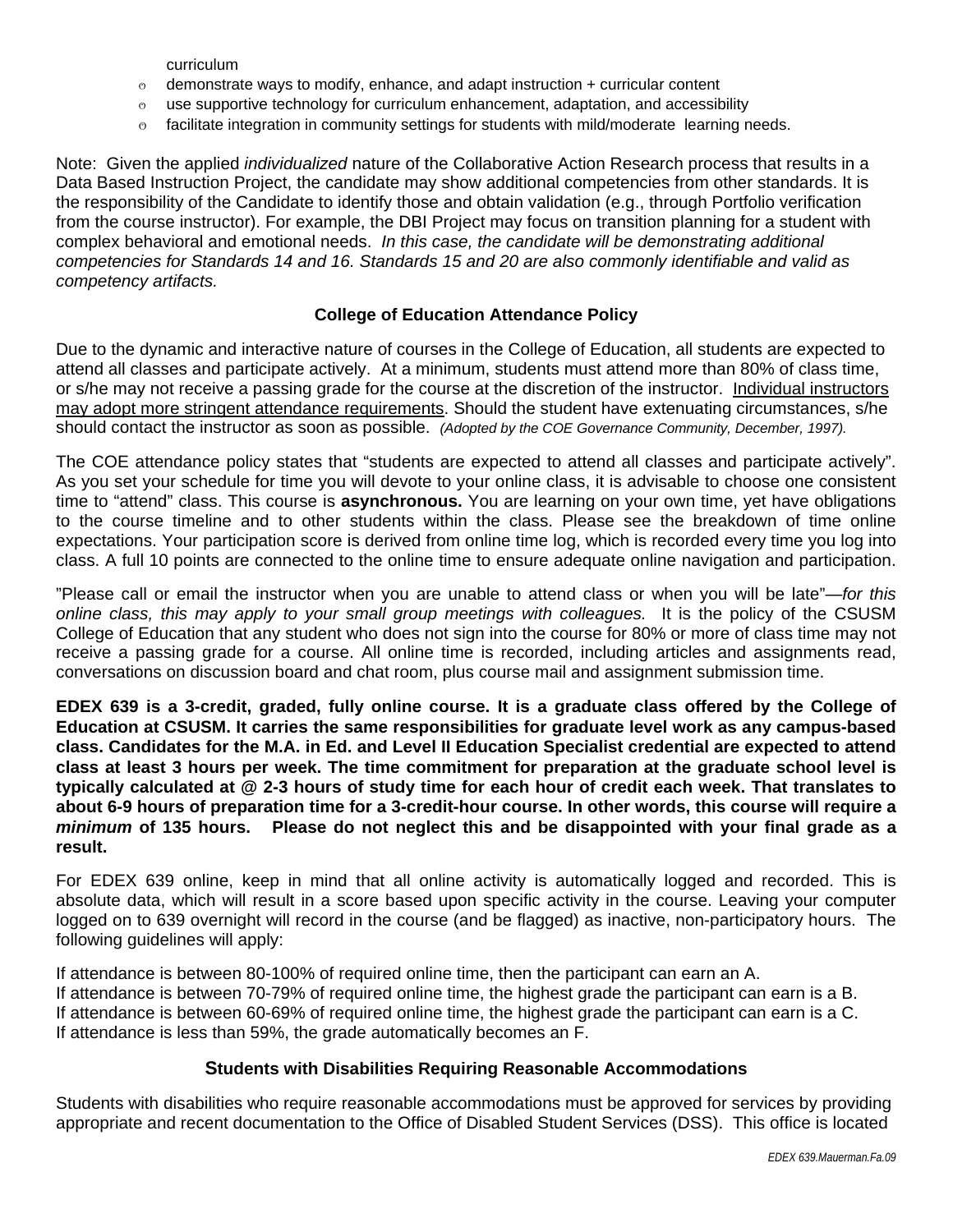in Craven Hall 5205, and can be contacted by phone at (760) 750-4905, or TTY (760) 750-4909. Students authorized by DSS to receive reasonable accommodations should meet with their instructor during office hours or, in order to ensure confidentiality, in a more private setting.

### **Course Requirements**

- 1. **Maintain access to a reliable/dependable computer** with current applications uploaded and available for use. CSUSM houses numerous free computer labs for this purpose, and any campus computer will suffice.
- 2. Print and post a copy of the course schedule near the computer where you will "attend" class.
- student." Etc. Refer to this commentary for further details: http://www.kidstogether.org/pep-1st02.htm 3. **Always use "Person-First" language** in *all written and oral assignments and class discussions*. For example, say, "Student with Autism" rather than "Autistic student." Say, "Juan who lives with cerebral palsy" rather than "My CP
- 4. Word-process all written documents. Save/Keep a copy of all work. You need these copies for your records and future use as potential professional portfolio entries.
- 5. Complete/submit assignments on due dates for full credit—but late is better than not at all.
- 6. Readings and homework assignments are listed on the dates on which they are due. .
	- a. If you have extraordinary circumstances that impact completion of your assignments, advise the instructor in advance.
	- b. Any time that you have questions or concerns, please contact the instructor immediately, via course mail AND outside email: lmauerma@csusm.edu .
	- c. Assignment due dates are *real*.
		- i. Late assignments will **not** receive full credit.
		- ii. Unless *prior* instructor approval is secured, assignments will not be accepted three days after the due date.
- 7. It is expected that students will proofread and edit their assignments prior to submission.
	- d. Students will ensure that the text is error-free (grammar, spelling), and ideas are logically and concisely presented. The depth of analysis and breadth of synthesis and application will determine a score. Please see performance rubric for all written assignments.
	- e. The grade of any assignment will be negatively affected as a result of this oversight.
- 8. Scoring for this online course will also include a component of "professional dispositions and demeanor." Students will conduct themselves at all times in ways that are generally expected of those who are in or entering the education field and the teaching profession. This includes but is not limited to:
	- On-time arrival and full attendance to all class sessions; (only 3 course face-to-face meetings)
	- Advanced and complete preparation of readings;
	- Timely submission of assignments;
	- Demonstration of respectful, positive interpersonal communication and participation with classmates, instructors, and school personnel in all settings (e.g., whole group, small group, in/outside of class); see Netiquette module.
	- Carefully considered, culturally aware approaches to solution-finding and lesson design.
- 9. Select a class "buddy" to ensure you receive information if you miss all/part of a meeting. For online classes, arrange an online check in time with your buddy, for prompting and reminders. Note contact info here:

| Buddy:  |                          |                  |      | Telephone:       |  |
|---------|--------------------------|------------------|------|------------------|--|
| E-mail: |                          |                  | Fax: |                  |  |
|         | <b>Grading Standards</b> |                  |      |                  |  |
|         | Α                        | (95-100 points)  | A-   | $(90-94$ points) |  |
|         | B+                       | $(86-89$ points) | B    | (83-85 points)   |  |
|         | B-                       | (80-82 points)   | C+   | (79-80 points)   |  |

A (Excellent): Performance at the highest level, showing sustained excellence in meeting all course objectives and requirements and exhibiting an unusual degree of intellectual initiative.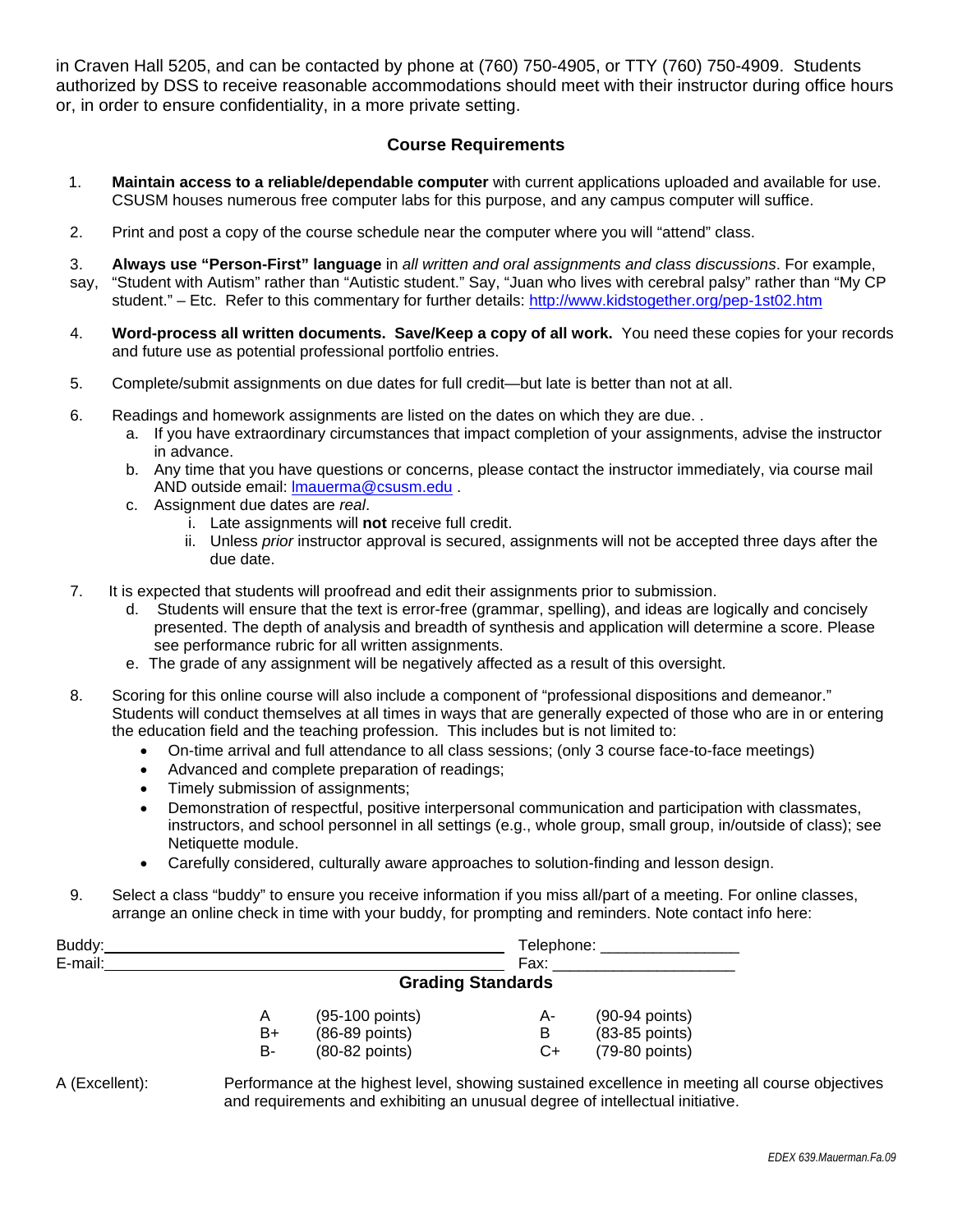B (Good): Performance at a high level, showing consistent and effective achievement in meeting course objectives and requirements.

C+ (Satisfactory): Performance at an adequate level, meeting basic objectives and requirements of the course.

*NOTE: The minimum acceptable grade for a course in the professional education sequence is "C+." A "B" average must be maintained. (CSUSM General Catalog)* 

### **Performance Rubric**

**5--**Response is made to all elements of Assignment. Evidence of thorough comprehension of literature; there is professional application of a variety of sources, including personal experiences; noteworthy

**4--**Response is made to almost all elements of Assignment. Evidence of specific comprehension of literature and active application of topics and resources is clear. Personal experiences are referenced.

**3--**Response is made to some elements of Assignment. Evidence of limited comprehension of literature and application of sources is apparent. Personal experiences may or may not be referenced.

**2--**Response to elements of Assignment is cursory. Comprehension of literature appears vague, limited application of sources may only center on personal experiences. Part of the response may be incorrect or underdeveloped.

**1--**Response to elements of Assignment is incomplete as well as comprehension. Many parts of the response may be incorrect. Minimal effort/on time or late; sketchy comprehension of the literature.

**0--**No credit for work not done/not attempted

refer to IDEA: http://wrightslaw.com/ or http://www.ncset.org/publications/related/ideatransition.asp Person-first language must be used throughout all written assignments. For more specific details about this convention,

| <b>Assignment Detail</b>                                      | <b>Point Value</b> |
|---------------------------------------------------------------|--------------------|
| Brief Bio, Photo, TS acct and NIH Mini-module (Mods 0 & 1)    |                    |
| 11 Course Learning Modules @ 3 pts. ea.                       | 30                 |
| 1 Course Learning Module @ 6 points (Mod 10a- Exec Sum.)      | 8                  |
| 1 Course Learning Module @ 8 points (Mod 12-Case Studies)     | 8                  |
| 5 Professional Contributions (PCs) @ 1 pt. ea.                | 5                  |
| with 5 value-added responses PCs @1 pt. ea.                   | 5                  |
| 5 Web Based Resources (WBRs) @ 1 pt. ea.                      | 5                  |
| with 5 value-added responses to WBRs @1 pt. ea.               | 5                  |
| Orientation and Midterm Conference, 5 points each             | 10                 |
| <b>Professional Poster Presentation-Final Session</b>         | 10                 |
| Online Participation (automatically logged) & Professionalism | 10                 |
| Total                                                         | 100 points         |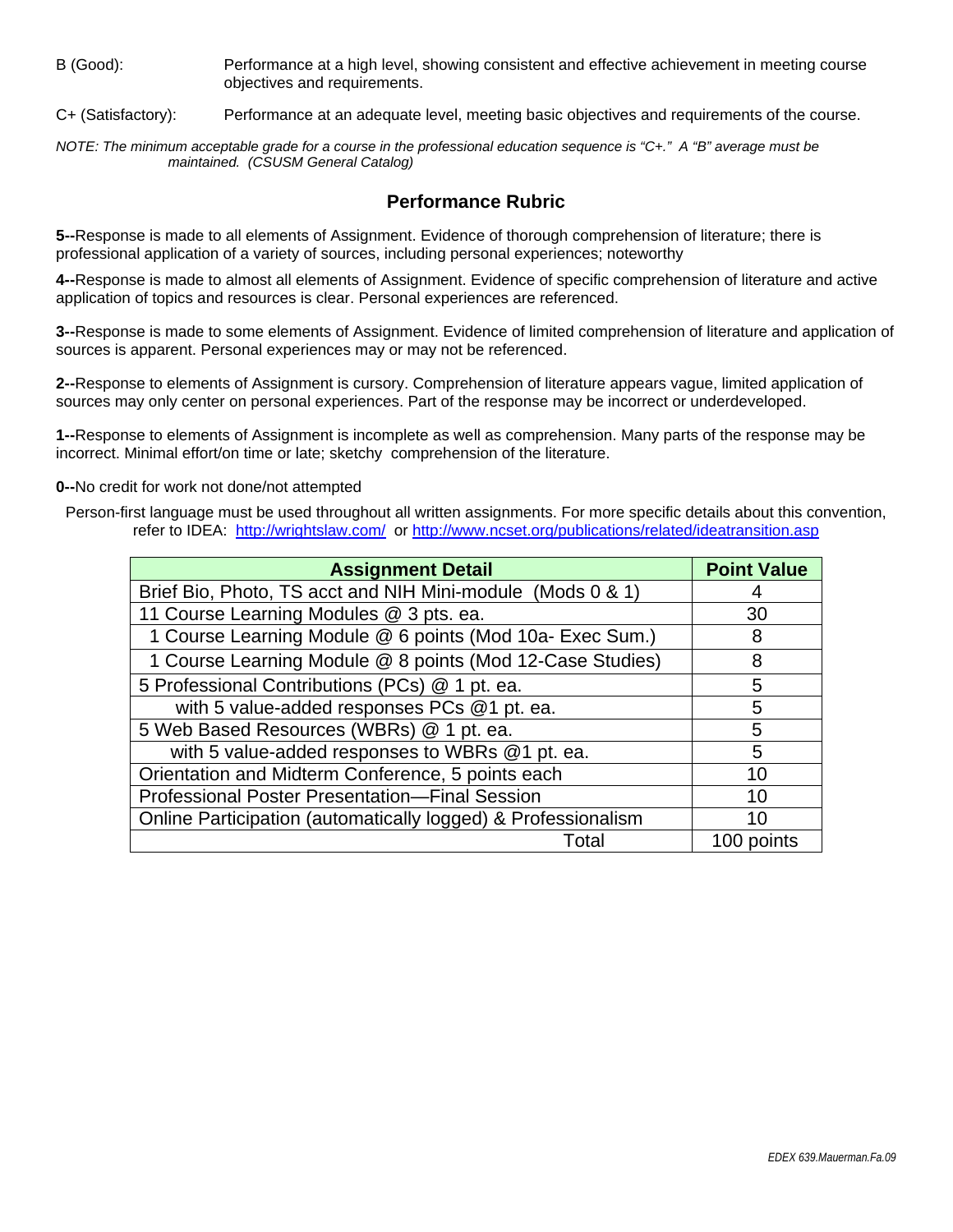# **Learning Modules**

The Learning Modules are the core of this course progression and contain at least one assignment per week for every week of the term. Frequently, there is an entry to the long-term assignment, the ongoing Student Home Page project, occurring concurrently with a short term discussion assignment. Close attention must be paid to the course schedule in order to ensure your success.

The Learning Modules are intended to accomplish two major instructional outcomes: The first is to ensure that active learning takes place—even online. The literature and research on cognitive development is clear about the need for actively engaging the cognitive processes. The second is to "model" or demonstrate several *types* of learning modules, each designed to actually *accommodate* a specific learning need. For some weeks, we have provided choices; another "best practice" which current research indicates is related to increased achievement, for modes of task completion.

*Time Management* is the key to your success in this course! Participation in this online course is critical to your success. A repeat of the policies outline in the attendance area is warranted: A typical 3-credit graduate class meets for 3 hours for each of its 15 class sessions to guarantee you 45 hours of instructor—student contact time. For each one hour of class, students are expected to spend a minimum of 2 additional hours, or a total of at least 90 hours, preparing and studying. The grand total is 135 hours (45+90 = 135). Students will need to distribute 135 hours of learning time thoughtfully and carefully to complete the work.

The Tentative Course Schedule provided below demonstrates the 'reasonability' of completing course assignments within the course time frame. Remember, as stated this course is asynchronous, that is, class does not meet online at a certain time, as a rule. You are learning on your own time, yet there are time limitations within a university semester structure, and you will set up specific appointments with classmates to complete group work online together.

As mentioned, through the online analog, your instructors are able to track dates and times of your course attendance, and the course pages visited. Instructors will use this data to assist in evaluating your course participation. Remember that one of the keys to success in 'distance learning' is time management. If there are conflicts, notify the instructor immediately.

#### **Instructor Response Time**

Generally, your instructor(s) will provide you with answers to questions submitted via the Course Mail and/or Discussion Board on a *weekly* basis. Though instructors are frequently online much more often than this, please keep in mind that instructors do not approach this class on an all-day-every-day basis. We encourage and watch for evidence that students demonstrate a consistent approach to the class, utilizing collaborative, positive, professional inquiry and problem-solving approaches. The Study Guides are specifically designed to foster collaboration and to encourage students to help other students on the Main Discussion Board. ALL written entries by students are visible to the instructor.

### **All University Writing Requirement**

CSUSM requires that all students meet the writing criteria of a minimum of 2500 words per course. In EDEX 639, the WebCT learning module assignment submissions, TaskStream postings, as well as the online discussion postings shall serve to meet this requirement: All assignments may be found in the online class syllabus with performance rubrics.

#### **CSUSM Academic Honesty Policy**

Students will be expected to adhere to standards of academic honesty and integrity, as outlined in the Student Academic Honesty Policy. All written work and oral presentation assignments must be original work. All ideas/materials that are borrowed from other sources must have appropriate references to the original sources. Any quoted material should give credit to the source and be punctuated with quotation marks.

Students are responsible for honest completion of their work including examinations. There will be no tolerance for infractions. If you believe there has been an infraction by someone in the class, please bring it to the instructor's attention. The instructor reserves the right to discipline any student for academic dishonesty in accordance with the general rules and regulations of the university. Disciplinary action may include the lowering of grades and/or the assignment of a failing grade for an exam, assignment, or the class as a whole."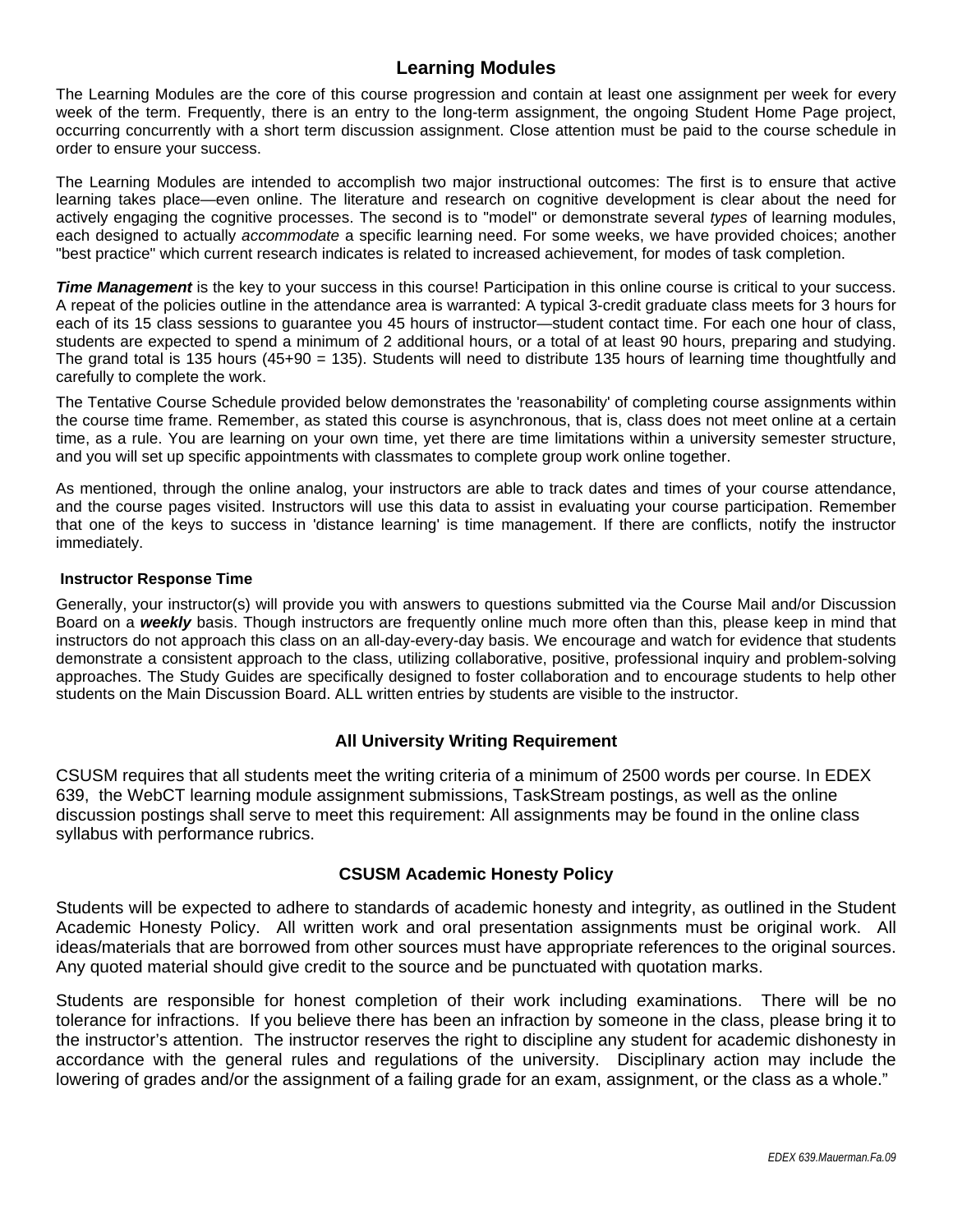Incidents of Academic Dishonesty will be reported to the Dean of Students. Sanctions at the University level may include suspension or expulsion from the University altogether.

# **Plagiarism:**

As an educator, it is expected that each student will do his/her own work, and contribute equally to group projects and processes. Plagiarism or cheating is unacceptable under any circumstances. If you are in doubt about whether your work is paraphrased or plagiarized see the Plagiarism Prevention for Students website http://library.csusm.edu/plagiarism/index.html. If there are questions about academic honesty, please consult the University catalog.

# **Use of Technology**

Students are expected to be responsible for and to demonstrate competency in the use of various forms of technology, including, word processing, electronic mail, WebCT6, use of the Internet, and/or multimedia presentations. Specific requirements for course assignments with regard to technology are at the discretion of the instructor, and for online courses, all students are required to read the WebCT Student FAQ page BEFORE entering the course or asking for help with general access. This address is **http://courses.csusm.edu/resources/webct/webct6/faq/**.Keep a digital copy of all assignments for use in your teaching portfolio. All assignments will be submitted online. Details will be given at the required orientation meeting in class.

# **Electronic Communication Protocol**

Electronic correspondence is a part of any professional interaction. If you need to contact the instructor, email is often the easiest way to do so. It is my intention to respond to all received emails in a timely manner, If your need is urgent, please email me on my csusm.edu account. Please be reminded that e-mail and online discussions are a very specific form of communication, with their own nuances and etiquette. For instance, electronic messages sent in all upper case (or lower case) letters, major typos, or slang, often communicate more than the sender originally intended. With that said, please be mindful of all email and online discussion messages you send to your colleagues, to faculty members in the College of Education, or to persons within the greater educational community. All electronic messages should be crafted with professionalism and care.

In addition, this course requires candidates to read and reflect upon a brief course in Netiquette.

Things to consider:

- Would I say in person what this electronic message specifically says?
- How could this message be misconstrued?
- Does this message represent my highest self?
- Am I sending this electronic message to avoid a face-to-face conversation?

In addition, if there is ever a concern with an electronic message sent to you, please talk with the author in person in order to correct any confusion. In EDEX 639, there is a Netiquette link for students to read and complete. EDEX 639 students will be required to view a Netiquette course.

 Due to the devastating effects of current budget crisis in California, your professor has been furloughed nine days each semester of this academic year, representing a 9.23% salary reduction. A furlough is a day on which a faculty member must take a mandated unpaid day off from a regularly scheduled workday. Your instructor is required to identify specific dates as furlough days and submit formal certification that no work will take place in order to satisfy legal/ethical requirements of CA Labor Code. This manifests in several ways, as detailed by your professor, but includes teaching, doing scholarly research, consulting with students, responding to email or voicemail, providing assignment feedback, or participating in any CSU work‐ related activities on that day. Furlough dates vary by course/professor and are noted in your course syllabus schedule.

 Following months of discussion, the CFA has agreed with the CSU to take furlough days in order to avoid faculty/staff lay‐offs and preserve jobs for everyone. Visit the CSUSM Budget Central [http://www.csusm.edu/budgetcentral/] to learn the effects of the crisis and details about how this impacts your educational opportunities. To avoid your continued loss of higher education availability in CA, exercise your right to voiced opinion: contact legislators and the governor—all these contacts are provided in the noted link. Your instructor will persevere in making every effort to ensure the continued high quality of instruction and ultimate educational experience you are accustomed to and are due here at CSUSM. Respectfully included in syllabus, Leslie P Mauerman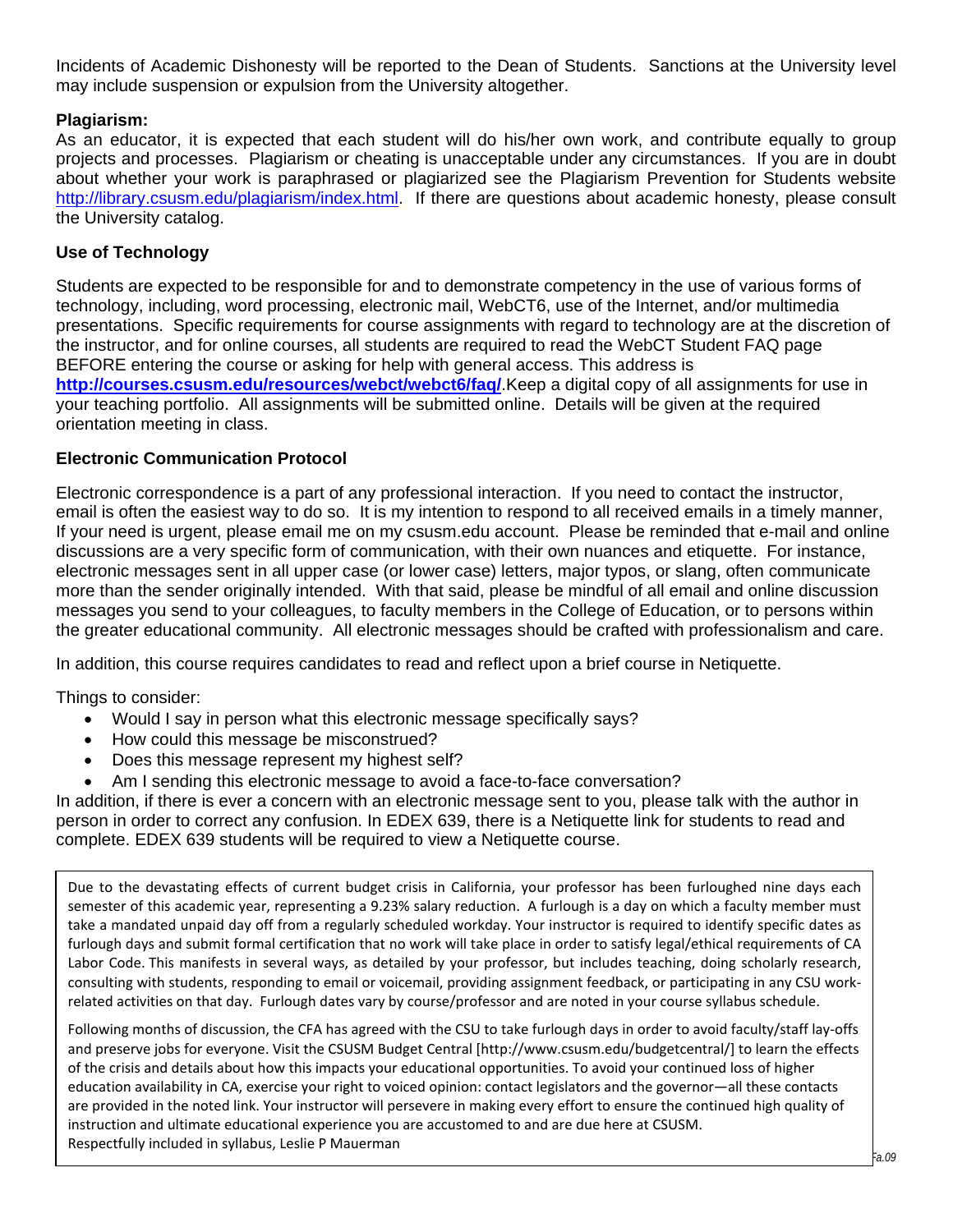### **Tentative EDEX 639 Schedule/Course Outline 2009 FALL Term –Mauerman**

| <b>Week</b>                                                                       | <b>Checklist To Post and Do</b>                                                                                                                                                                                                                                                                                                                                                                                                                                         | <b>To Read/Write</b>                                                                                                                                                                                                     |  |  |  |  |
|-----------------------------------------------------------------------------------|-------------------------------------------------------------------------------------------------------------------------------------------------------------------------------------------------------------------------------------------------------------------------------------------------------------------------------------------------------------------------------------------------------------------------------------------------------------------------|--------------------------------------------------------------------------------------------------------------------------------------------------------------------------------------------------------------------------|--|--|--|--|
|                                                                                   | Current Schedule [8/18] reflects 4 of 9 furlough days; the additional 5 required will be posted upon certification                                                                                                                                                                                                                                                                                                                                                      |                                                                                                                                                                                                                          |  |  |  |  |
| 1<br>9/04/09<br>(Assign-<br>ments due<br>@ midnight<br>before<br>close<br>of day) | <b>Required Orientation, Training &amp; Class Kick-Off Meeting</b><br>Thursday, September 3, 5:00-6:30PM; Location: UH 360<br>Check to be certain you are registered @ CSUSM; Obtain<br>1.<br>personal username and password from Student Helpdesk in                                                                                                                                                                                                                   | -Read the WebCT6 resources:<br>courses.csusm.edu/resources<br>-Skim through course, explore.<br>-Read Lovitt's Appendix A, found<br>online in Module Zero                                                                |  |  |  |  |
|                                                                                   | Kellogg Library, level 2.<br>Purchase texts, read syllabus, PRINT this schedule.<br>2.<br>(A really good idea: Hang it over your computer for reference)<br>Read and complete Module Zero: Orientation/Logistics tasks<br>3.<br>Post a Brief Biography (GTKY) on the Discussion Board (DB)<br>4.                                                                                                                                                                        | -Read Sagor, Part 1/Ch1<br>-okay to work ahead-hint, hint-<br>this is a short but powerful text                                                                                                                          |  |  |  |  |
| $\mathbf{2}$<br>9/07/09                                                           | Complete tasks in Module One: Foundations and Professional<br>1.<br><b>Obligations</b> (for working with human subjects)<br>Print and save NIH certification for working with human subjects.<br>2.<br>Post first Professional Contribution(PC) in appropriate area of<br>3.<br>the DB-don't forget to read and respond to others (2 pts)<br>4. Post first Web-Based Resource (WBR) in appropriate area of the<br>DB-don't forget to read and respond to others (2 pts) | -Read, complete NIH mini course<br>through link found in this module<br>-Read guidelines for Professional<br><b>Contributions and Web-Based</b><br>Resource File; both found in this<br>learning module.                 |  |  |  |  |
| 3<br>9/10/09                                                                      | <b>Complete Module Two: Effective Teaching</b><br>1.<br>Complete/post Me as a Teacher section to Project Home Page ion<br>2.<br>TaskStream (PHP-and SHP are used interchangeably in the course)<br>Complete/post detailed description of My Students, My Teaching<br>3.<br><b>Environment</b> in TS Project Home Page<br>Early birds: Possible to decide on learner, academic or behavioral<br>4.<br>change need, begin intervention?                                   | -Read Lovitt Ch $1 - 5$<br>-Read/respond to Mod 2 in AD<br>-Log in; begin Student Project on<br>TaskStream (TS)<br>-Best to begin early: decide on learner,<br>academic or behavioral change goal, begin<br>intervention |  |  |  |  |
| 4<br>9/17/09                                                                      | Complete Module Three: What IS DBI?<br>1.<br>Complete/post/respond to PC #2 in DB<br>2.<br>Complete/post/ respond to WBR #2 in DB<br>3.<br>SHP Posting: People with Whom I Collaborate, My Curriculum<br>4.<br>in TS Project Home Page                                                                                                                                                                                                                                  | -Read Lovitt text Ch 6,7,8<br>Read Sagor Ch 2<br>-Respond to Mod 3 in AD<br>-TS Post<br>Okay to begin early: decide on learner,<br>academic or behavioral change goal, begin<br>intervention                             |  |  |  |  |
| $\overline{\mathbf{5}}$<br>9/24/09                                                | 1 Complete Module Four: Your Students & Their needs<br>2. SHP Posting: My Teaching Philosophy, and Descriptions of My<br><b>Learners &amp; Their Needs</b><br>3. Sign up for Midterm Small group Conference<br>- decide learner, academic/ behavioral change goal, begin                                                                                                                                                                                                | -Read Lovitt Ch 9, 10, 11 (finish text!)<br>-Read Sagor Ch 3<br>-Read/respond to Mod4 in AD<br>- SHP post on TaskStream (TS)                                                                                             |  |  |  |  |
| 6<br>10/01/09                                                                     | 1. Complete Module Five: How Does DBI Help Inst Effectiveness?<br>2. SHP Posting: Learner for Project, Behavior to<br>Be Changed and Alignment w Specific CA State Standards in<br><b>TS Project Home Page</b><br>3. Sign up for Midterm Small group Conference if not yet completed<br>4. Must have learner in place, begin intervention, graph monitoring<br>procedures on regular basis.                                                                             | -Read/respond to Mod 5 in AD<br>-Review Sagor Ch 4<br>-Continue data collection, monitor,<br>and instructional modifications<br>- SHP post on TaskStream (TS)                                                            |  |  |  |  |
| 10/1,2<br>$\overline{7}$<br>10/08/09                                              | Mandated furlough days; no instructor availability<br>1. Complete Module Six: The ABCs and Es of DBI<br>2. SHP Posting: Monitoring Approaches in TS Project Home Page<br>3. Complete/post/ respond to PC #3 in DB<br>4. Complete/post/ respond to WBR #3 in DB<br>5. Proofread your PHP print charts, records of student progress so far;<br>prepare for conference; use one of Lovitt's monitoring approaches                                                          | -Read/respond to Mod 6 in AD<br>-Continue data collection<br>- Determine if your monitoring<br>approach is effective; try a new<br>approach if not!<br>-SHP post on TaskStream (TS)                                      |  |  |  |  |